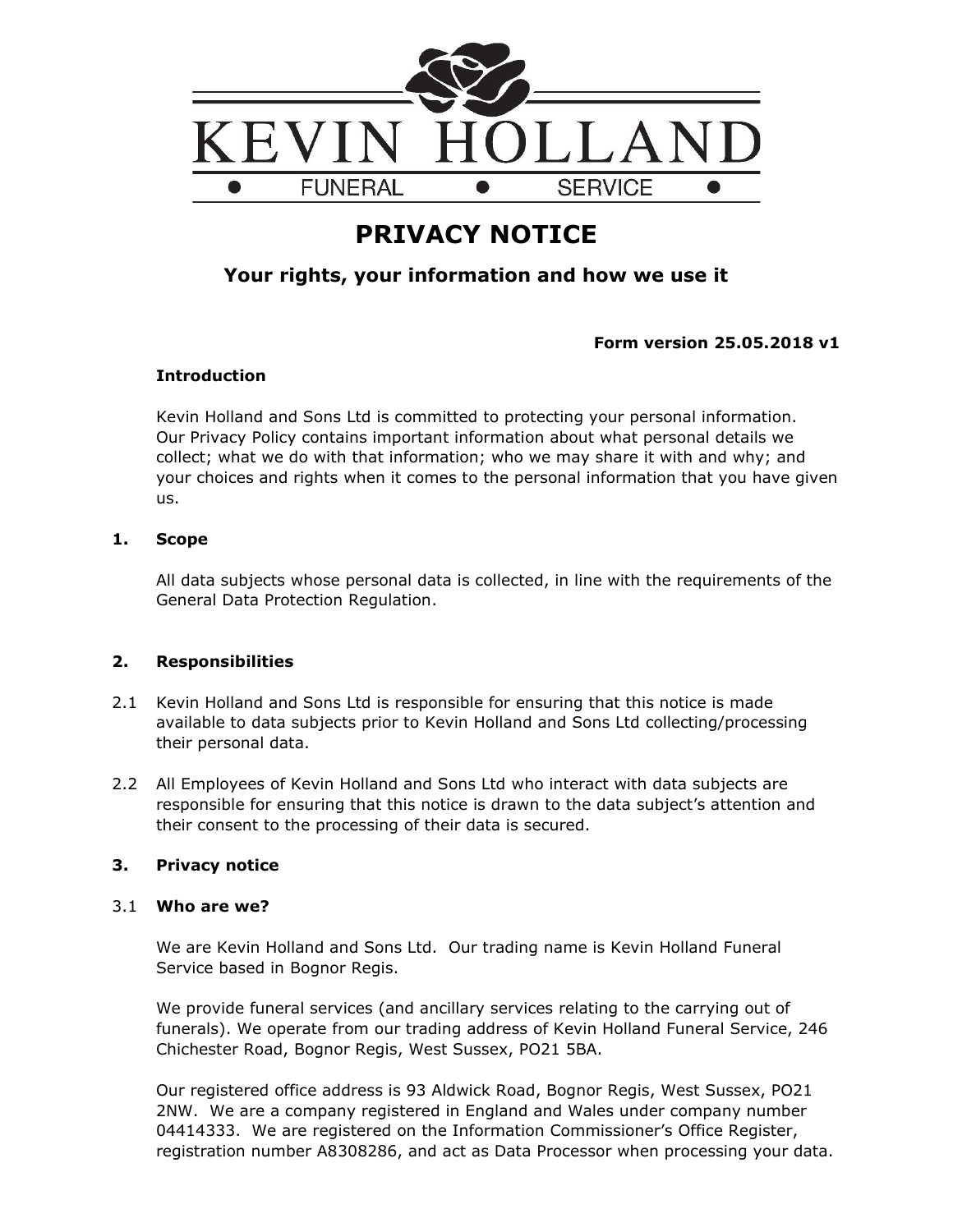The company directors are the data controllers. We decide how your data is processed and for what purposes.

If you have any questions about our Privacy Policy or the information we collect or use about you, please contact:

The Company Directors Kevin Holland Funeral Service 246 Chichester Road Bognor Regis West Sussex PO21 5BA

Telephone: 01243 868630

We process your personal data to meet our legal, statutory and contractual obligations and to provide you with our products and services. We will never collect any unnecessary personal data from you and do not process your information in any way, other than as specified in this notice.

#### *The personal data we would like to process on you is:*

- Name
- Home Address
- Any other relevant address you may choose to supply to us to correspond with you at
- Personal email or business email if you prefer
- Home Telephone Number
- Business Telephone Number should you choose to supply it for contact purposes
- Mobile Telephone Number
- Names of other family members
- Occasionally telephone numbers of other family members
- Information about your deceased whose funeral service we are carrying out e.g. their name, age, religion, doctor, occupation, next of kin etc
- Information classified as 'sensitive' personal information e.g. relating to the deceased's health, marital or civil partnership status. This information will only be collected and used where it's needed to provide the service you have requested or to comply with our legal obligations

#### *We collect information in the following ways:*

- Funeral arrangement interviews
- Follow up meetings
- Telephone calls
- Emails or letters sent to us
- An application form for a product or service

#### *How we use your personal data:*

Kevin Holland Funeral Service takes your privacy very seriously and will never disclose, share your data without your consent; unless required to do so by law, or in connection with the provision of our services. We only retain your data for as long as is necessary and for the purpose(s) specified in this notice. The provision of this personal data is essential for us in carrying out your instructions. Where you have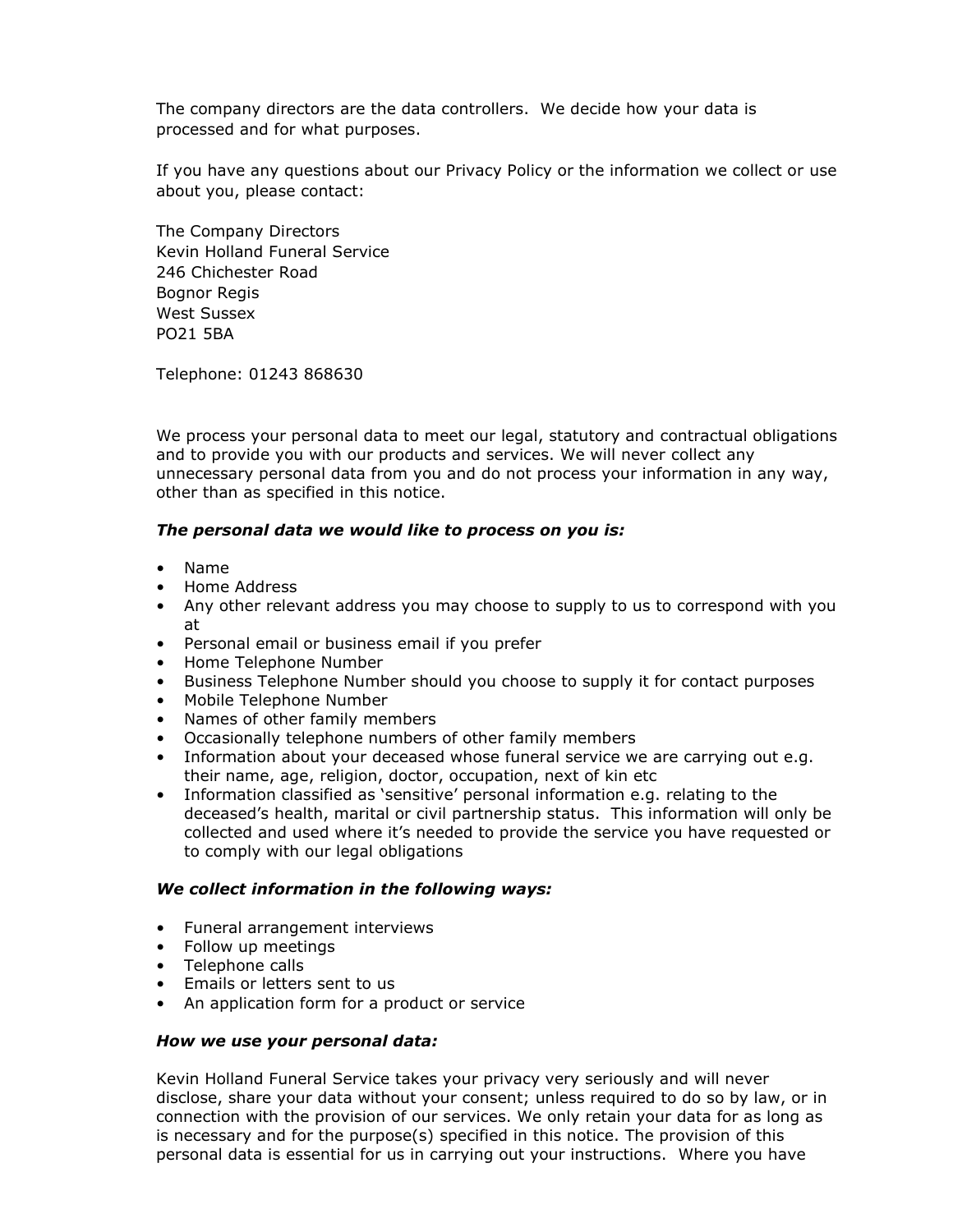consented to us providing you with promotional offers and marketing, you are free to withdraw this consent at any time.

The personal data we collect will be used for the following purposes:

• In the performance of a contract or to provide a service and to ensure that funeral services are provided in accordance with your wishes or those of the deceased.

Our legal basis for processing for the personal data:

- Taking steps at your request prior to entering into a contract with you
- fulfilment of a contract as instructed by you
- our legitimate interests in confirming our clients will be able to pay for our services
- our legitimate interests in ensuring client satisfaction and improving our services
- our legitimate interests in being able to provide a similar funeral to a previous one on request by the family

Any legitimate interests pursued by us, or third parties we use, are as follows:

- To share your data from your original enquiry made to us either by phone, email, paper letter or in person, or a third-party source, with our colleagues in order to assist you with a funeral enquiry including the removal of the deceased.
- To store your data along with the deceased information on our Funeral Management system and by paper copy indefinitely in case of future historical reference to funeral details is required.
- To contact you by phone, email and paper communications to be able to make all the necessary funeral arrangements on your behalf.
- To visit you if you instruct us to your home address or mutually convenient place in order to make the funeral arrangements.
- To pass on your details to our third-party suppliers; including if applicable the crematorium or cemetery, minister or celebrant, doctors, florist, musician, venues, newspaper in the case of an obituary, online memorial site in the case of an online memorial being set up, vehicle hire company, freelancers, catering venues, etc.
- To contact you after the funeral has taken place to ask for feedback either in the form of an online review.
- To pass on your details to Golden Charter if you apply for a pre-paid Golden Charter Plan or make a pre-paid funeral plan enquiry.
- To pass on your details to our debt collection agency if the payment terms are not met.
- To contact you to make arrangements for return of the deceased's cremated remains to you or as instructed by you elsewhere.

The special categories of personal data concerned are:

• Religious Beliefs

## *Storage of your data:*

Your data is stored both on hard paper copy and digitally within our Funeral Manager Software. The digital data is password protected. Paper copy archives are stored in a locked room, accessible only by company directors or with direct permission of company directors. Credit and debit card payment information is stored according to PCI Security Standards Council regulations.

## 3.2 **Consent**

By consenting to this privacy notice you are giving us permission to process your personal data specifically for the purposes identified.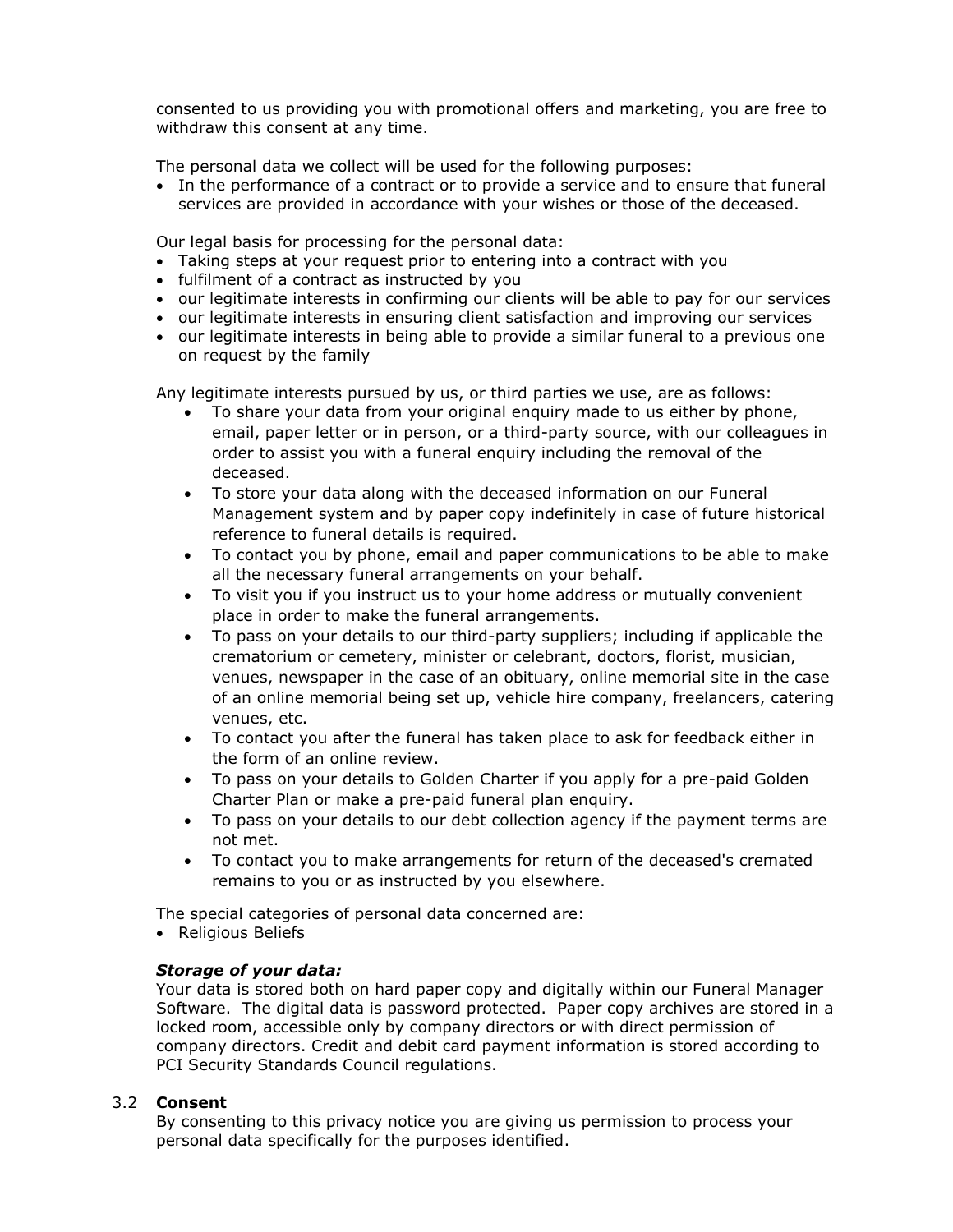Consent is required for Kevin Holland and Sons Ltd to process both types of personal data, but it must be explicitly given. Where we are asking you for sensitive personal data we will always tell you why and how the information will be used.

You may withdraw consent at any time by contacting us to update your preferences.

## 3.3 **Disclosure**

Kevin Holland and Sons Ltd will not pass on your personal data to third parties without first obtaining your consent. The following third parties may receive your personal data for the following purpose(s):

- A crematorium for the purpose of organising cremation of the deceased
- A cemetery for the purpose of organising burial of the deceased
- Doctor(s) if medical certification if required/applicable
- HM Coroner or HM Coroner's Officers if required in liaising regarding post mortem arrangements, release of deceased from the Coroner's care and the issue of any relevant cremation or burial certificates
- A nominated minister or celebrant for the purpose of arranging details of the funeral service
- A local musician for the purpose of liaising with you for your musical choices for the funeral service
- A florist(s) for the purpose of arranging the flowers for the funeral service
- A caterer for the purpose of arranging the details of the funeral reception
- A vehicle hire company or transportation agency
- A printer or designer if creating funeral stationery
- A monumental mason for the purposes of headstone/masonry work
- Any sub-contracted persons undertaking the transport of the deceased from place of death or place where the deceased is lying.
- Charitable donation recipients
- Any other company or third party you instruct us to liaise with on your behalf

We will never sell your details to anyone else. Whenever we share your personal information we will do so in line with our obligations to keep your information safe and secure.

## 3.4 **Where your information is processed**

All of your information is processed in the UK or EEA.

Where your information is being processed outside of the EEA, we take additional steps to ensure that your information is protected to at least an equivalent level as would be applied by UK / EEA data privacy laws e.g. we will put in place legal agreements with our third-party suppliers to ensure they meet these obligations.

## 3.5 **Retention period**

Kevin Holland and sons Ltd will process personal data for for as long as is necessary to allow us to fulfil your funeral service contract. We may also keep your information after this period where required to meet legal or regulatory obligations, or for reference purposes if/when you contact us to arrange another funeral, or in case of future requests to exhume the remains of a deceased person, including cremated remains.

## 3.6 **Your rights as a data subject**

At any point while we are in possession of or processing your personal data, you, the data subject, have the following rights:

• Right of access – you have the right to request a copy of the information that we hold about you.